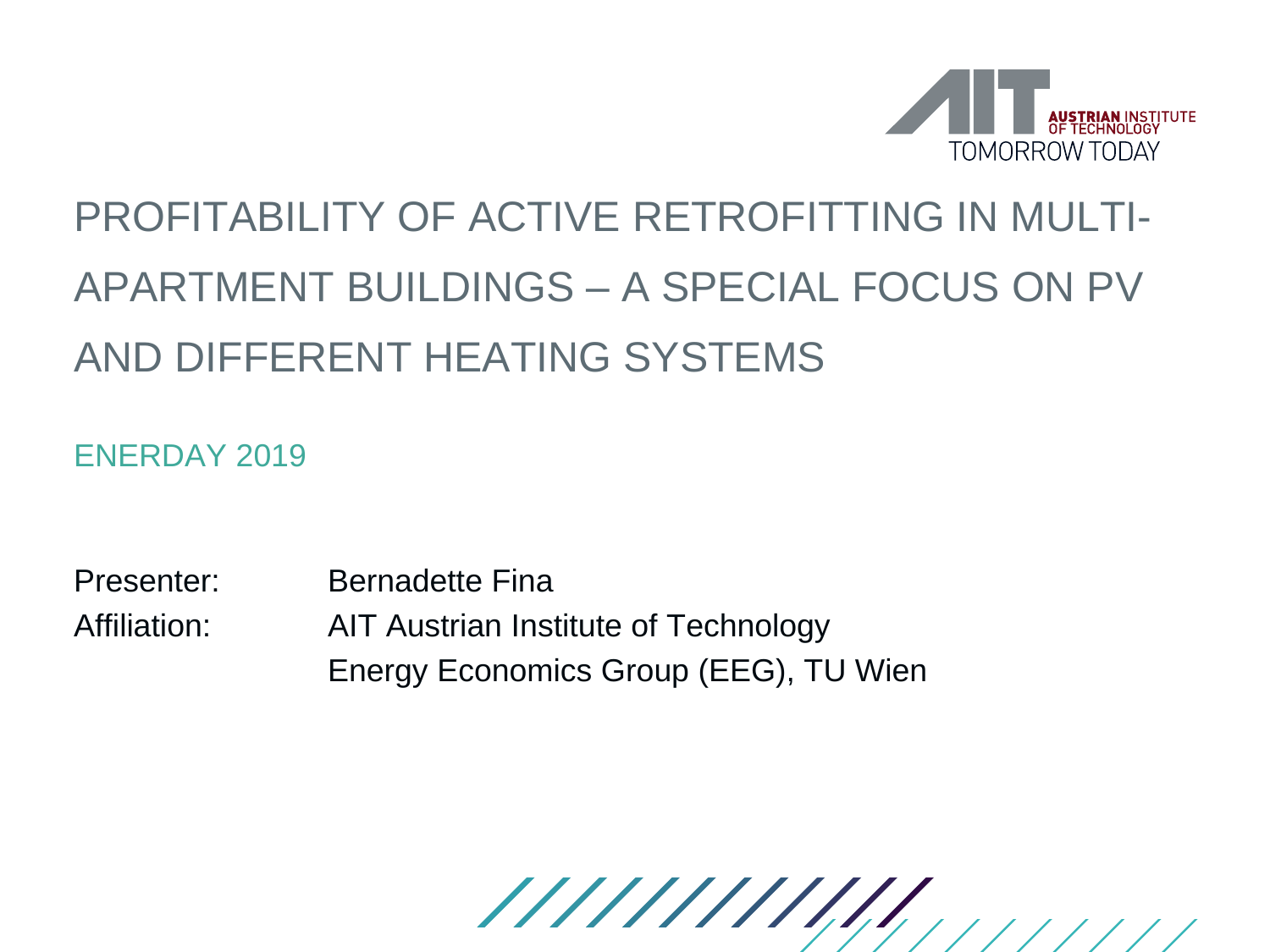

### MOTIVATION

- 40 % of the total energy consumption and...
- 36 % of the  $CO<sub>2</sub>$  emissions in the EU are caused by the building sector

#### Furthermore

- 35 % of the European building stock is older than 50 years, and thereof...
- 75 % are energy inefficient

#### **Retrofitting of the old housing stock is highly necessary!**

• 50 % of the European buildings are multi-apartment buildings  $\rightarrow$ addressing this building segment most important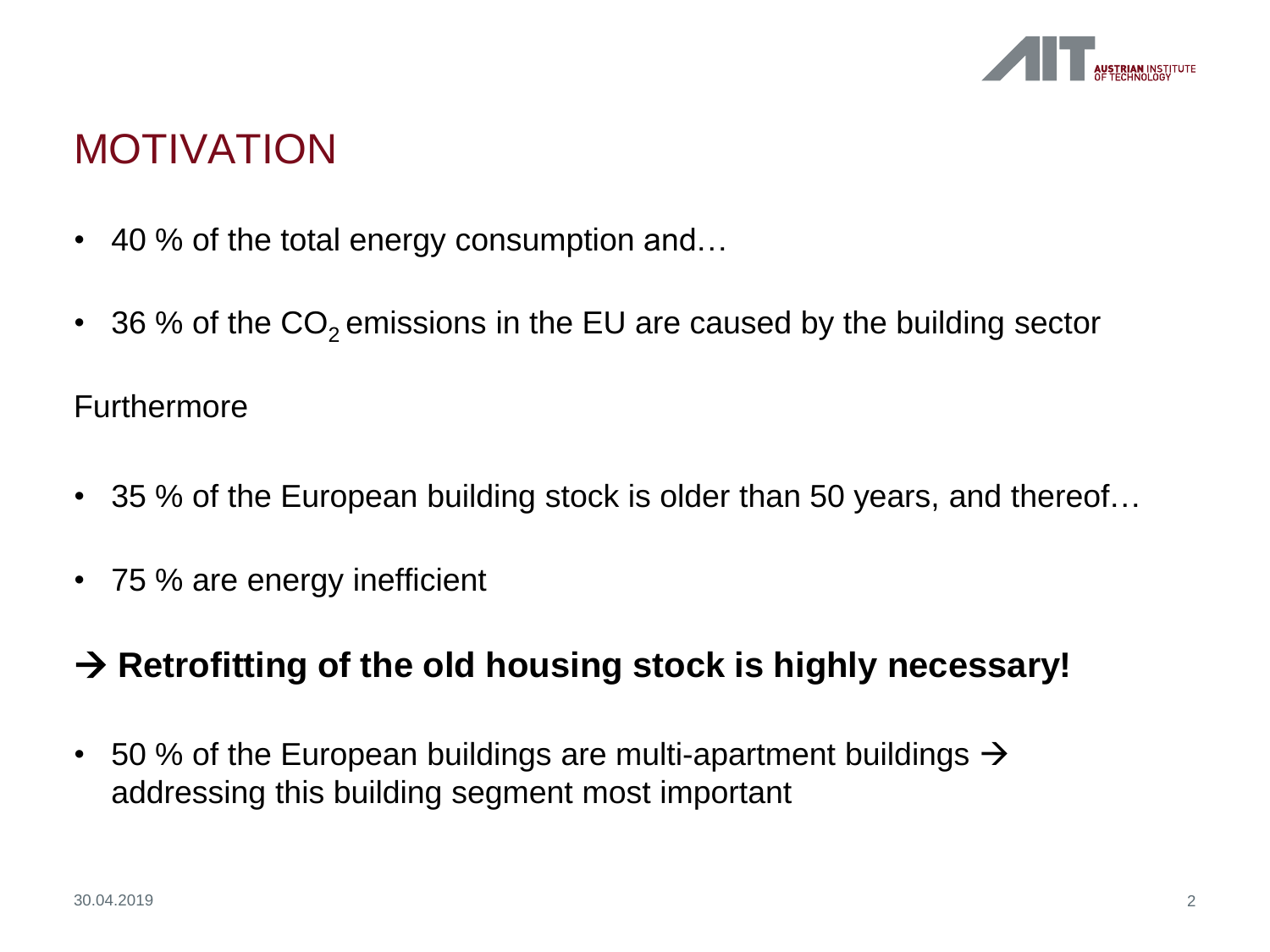

### MODEL AND METHOD

- Mixed-integer linear optimisation model is developed
- Objective Function: Maximising the Net Present Value (NPV)
- Major Outputs of the Model:
	- $\rightarrow$  Net Present Value
	- $\rightarrow$  Profitability of active retrofitting measures
	- $\rightarrow$  According optimal system capacities

For more detailed information concerning the model and the results which are presented in the following please see: Fina B., Auer H., Friedl W., 2019. Profitability of active retrofitting of multi-apartment buildings: Buildingattached/integrated photovoltaics with special consideration of different heating systems. Energy and Buildings 190, 86- 102. <https://doi.org/10.1016/j.enbuild.2019.02.034>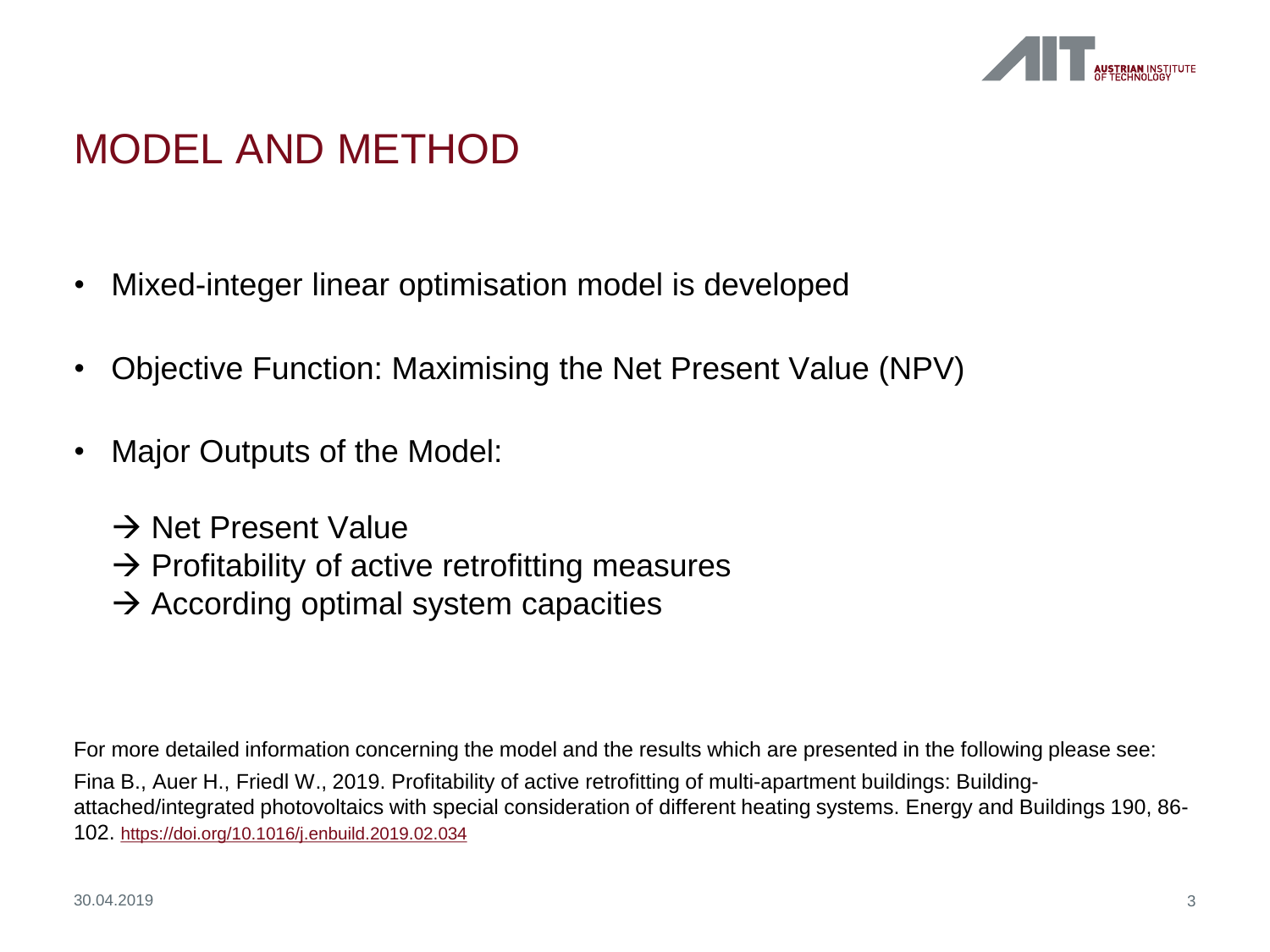### BUILDING SET-UP AND ACTIVE RETROFITTING MEASURES

**NUSTRIAN INSTITUTE** 

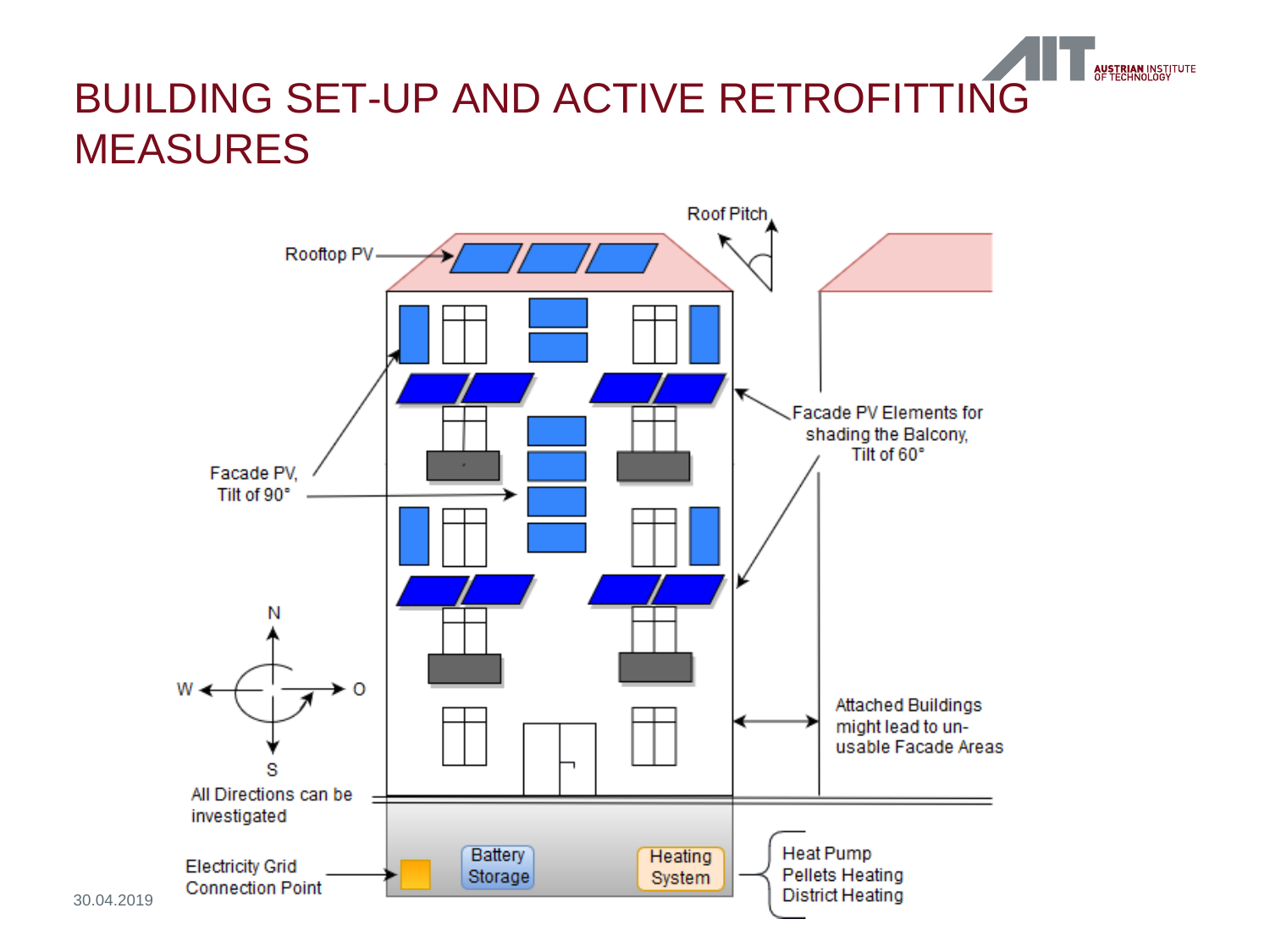

### RESULTS – HEATING SYSTEM CHANGE



#### Default Setting:

- 145kWh/m<sup>2</sup>a heat load
- Gas heating
- Stand-alone building
- 30° roof pitch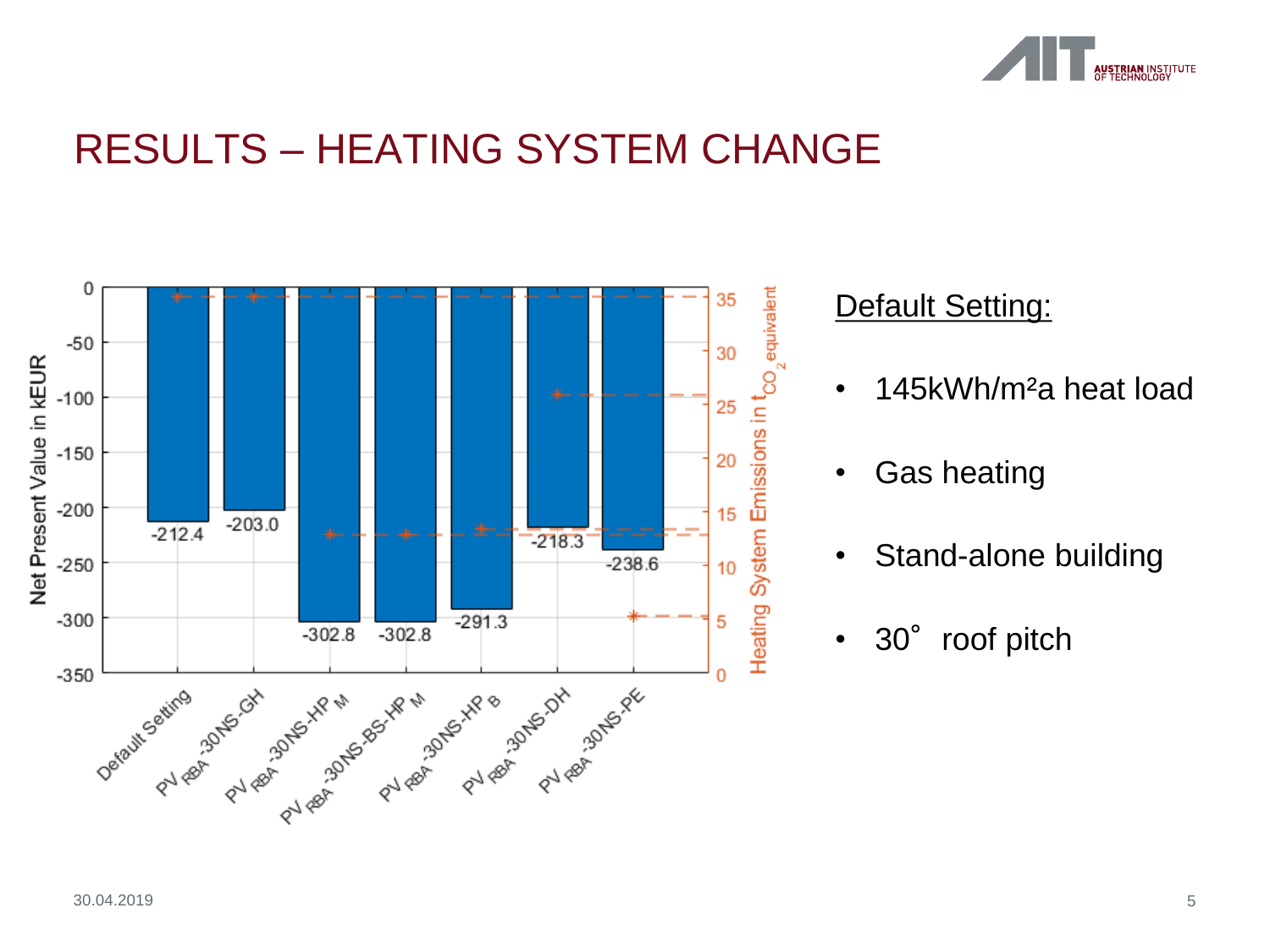

### RESULTS – DIFFERENT PV SYSTEMS



- Building-attached rooftop PV most profitable
- Building-integrated PV also profitable despite additional basic retrofitting costs
- Northern part of the roof not used for PV implementation  $\rightarrow$  not profitable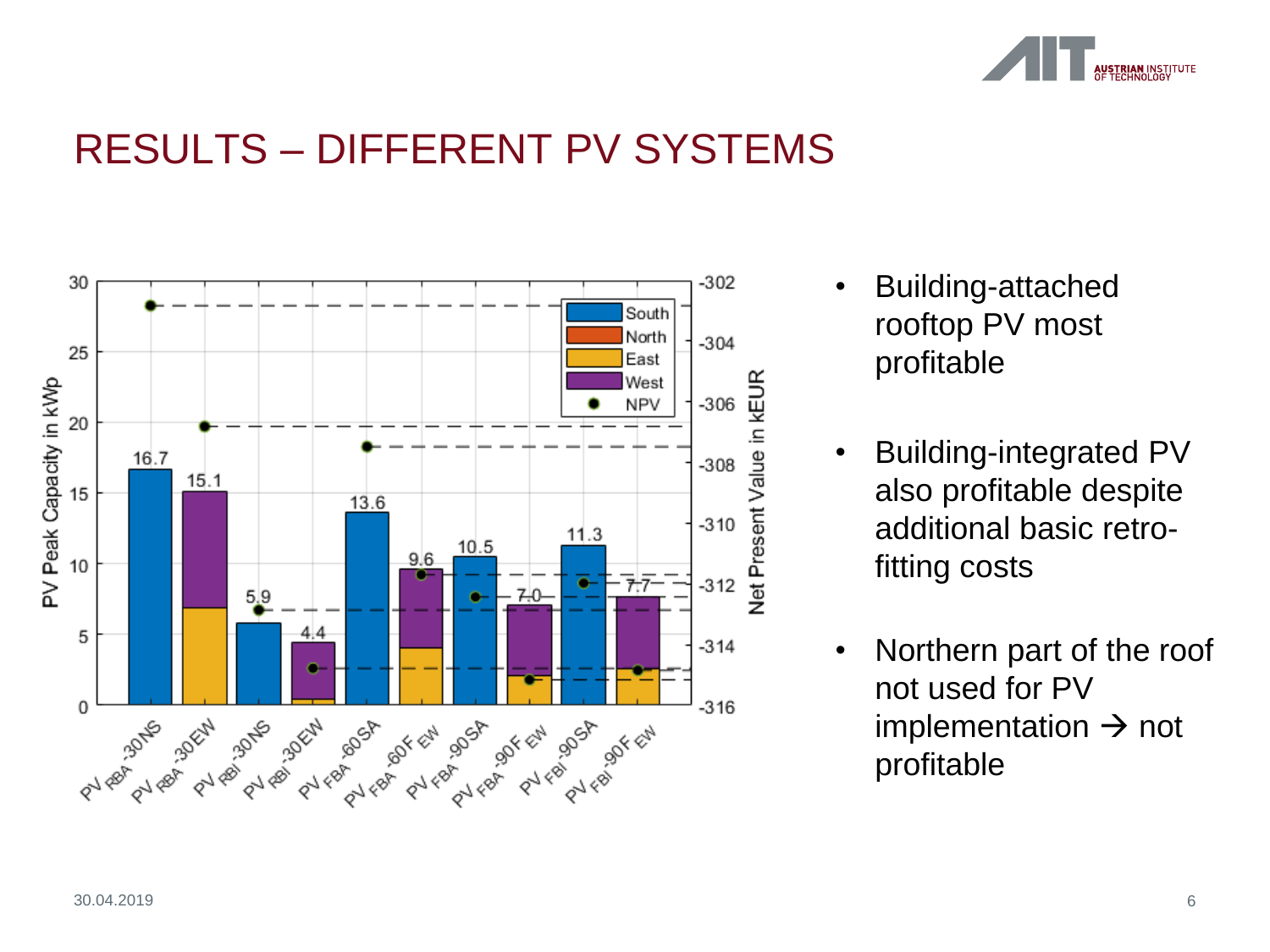

### IMPACT OF BUSINESSES ON THE PROFITABILITY OF PV

#### • Characteristics:

 $\rightarrow$  Good correlation to sunshine hours  $\rightarrow$  Most energy consumption during the day

#### • Impact:

- $\rightarrow$  Optimal PV installation capacities rise
- $\rightarrow$  Profitability of PV increases
- $\rightarrow$  Northern part of the roof is used for PV implementation: Profitability despite weaker solar irradiation

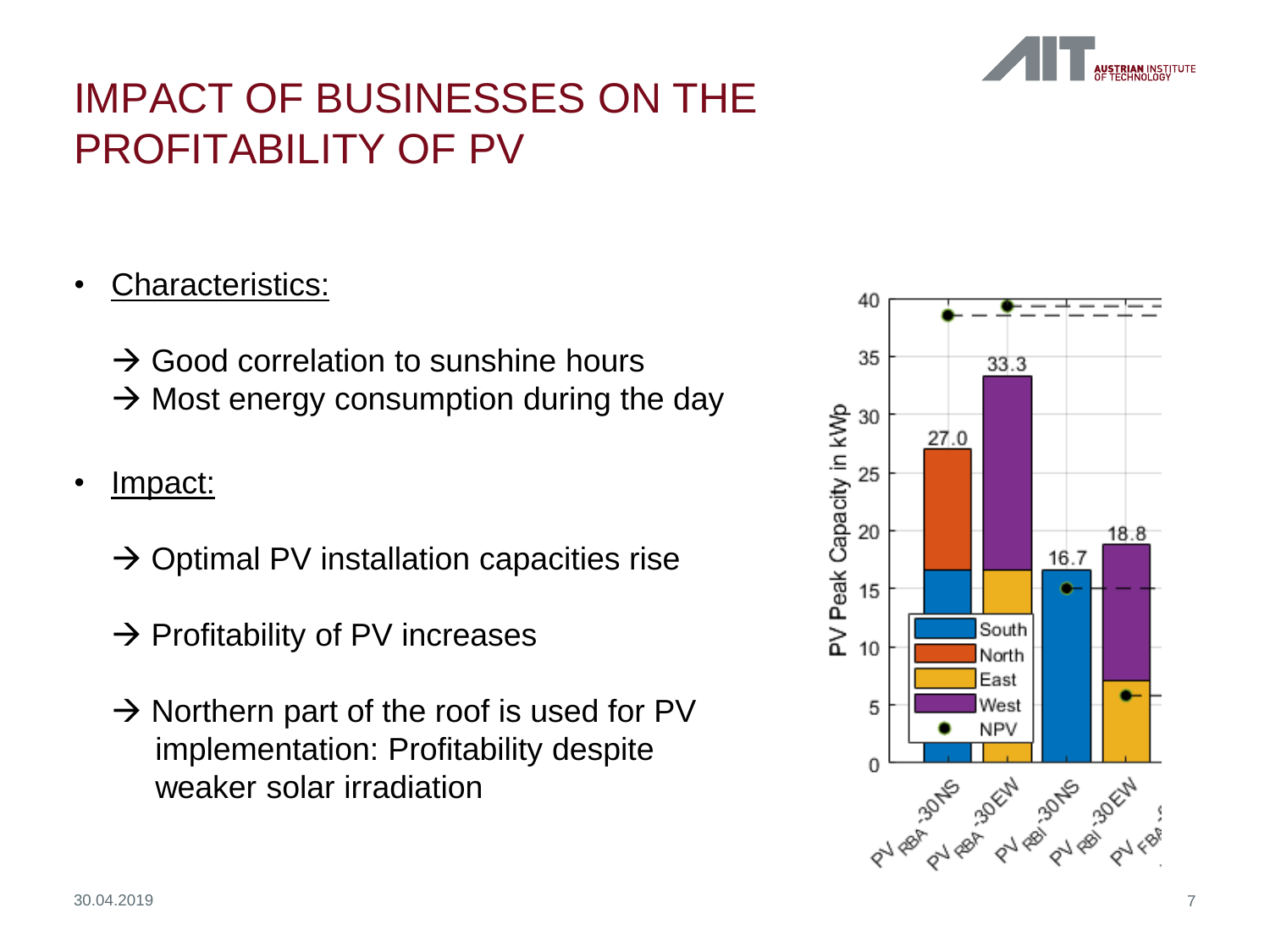

### IMPACT OF INCREASING THE BUILDING **STANDARD**

#### In blue:

Retrofitting costs, which occur when improving the building standard (passive renovation)

versus

#### In red:

Monetary value of energy savings achieved by better building standard

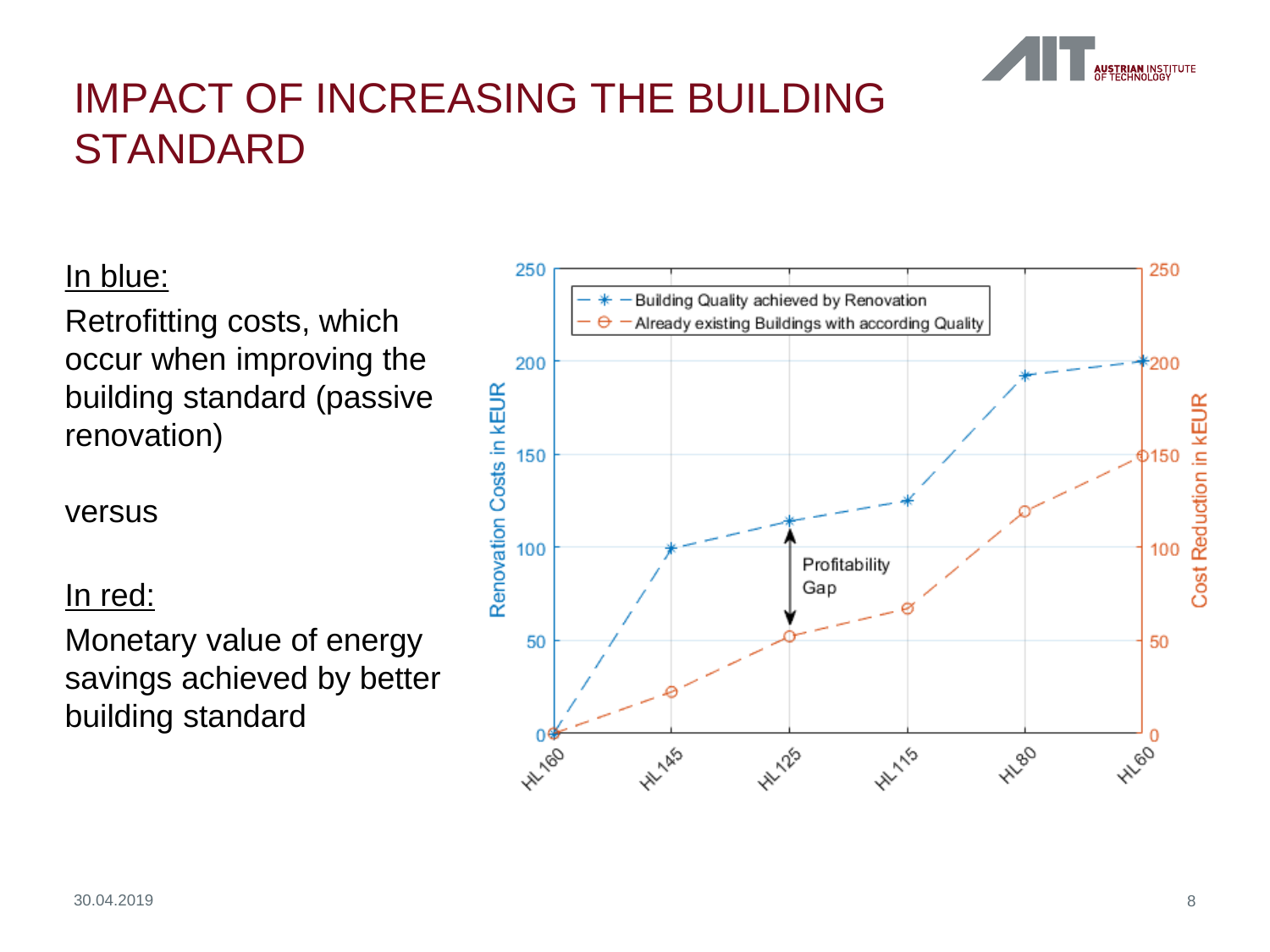

### IMPACT OF RETAIL ELECTRICITY PRICE VARIATIONS



- Within the past ten years: annual retail electricity price increase by 2.37% in Europe (linear assumption)
	- Rising retail electricity price leads to:
		- $\rightarrow$  Increasing optimal PV sytem capacities  $\rightarrow$  Decreasing NPV
- Cost saving potential of PV systems rises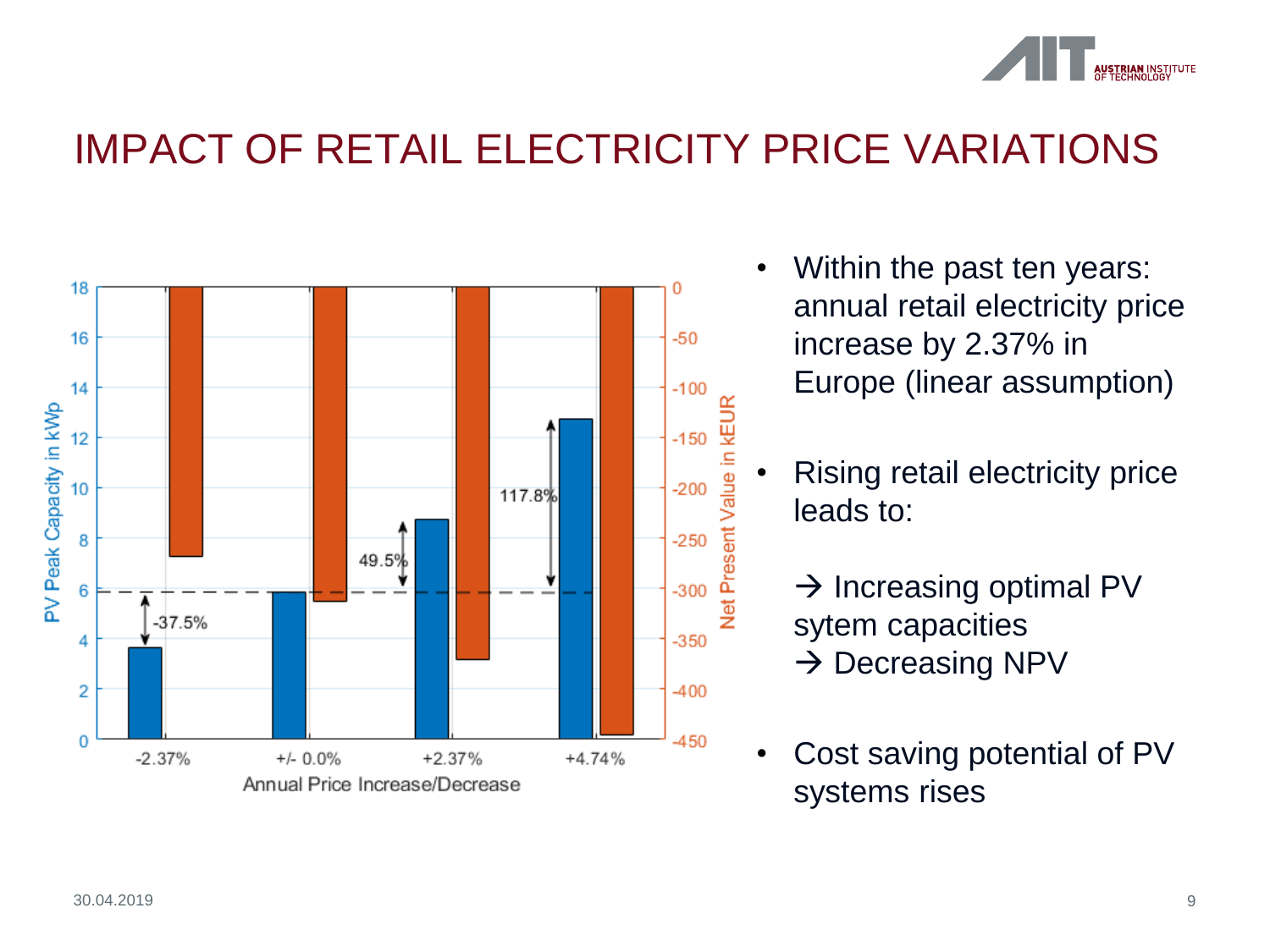

### IMPACT OF INTEREST RATES



• Rising interest rates lead to:

 $\rightarrow$  Decreasing optimal PV system sizes  $\rightarrow$  Increasing NPV

• Future cash flows are reduced by increasing interest rates:

 $\rightarrow$  Decreasing cost saving potential of PV systems  $\rightarrow$  But also: Decreasing influence of future payments for electricity and heat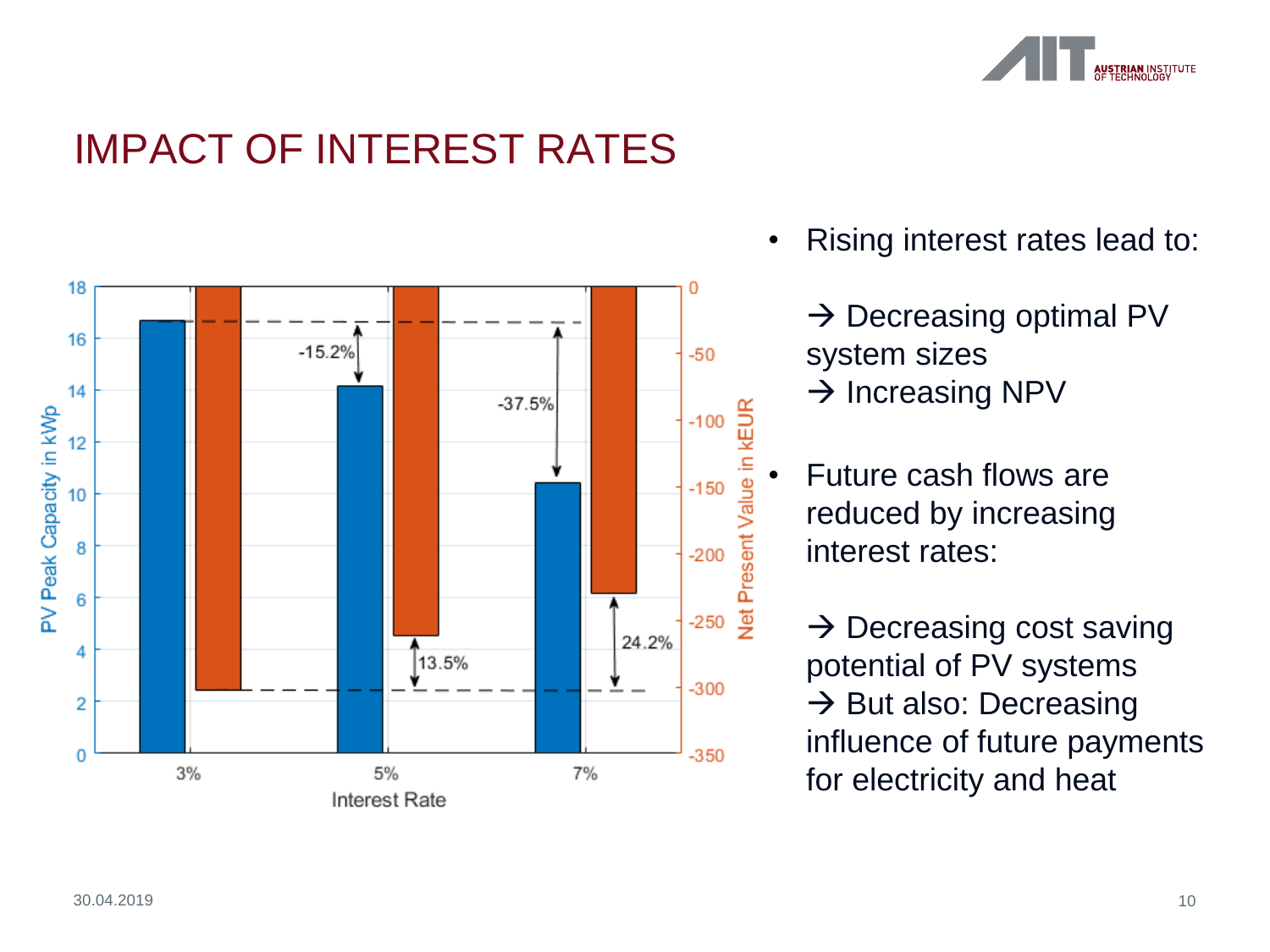

### **CONCLUSION**

- Building-attached and building-integrated PV achieve break-even
- Heating systems like heat pumps, pellets and district heat not competitive with conventional gas
- Profitability of PV strongly depends on retail electricity price development and expectations of the rate of return
- Sustainable building retrofitting contains a combination of active and passive retrofitting measures
- Profitability gap can be addressed by:

 $\rightarrow$  Governmental incentives like subsidies  $\rightarrow$  True cost pricing of CO<sub>2</sub> emissions